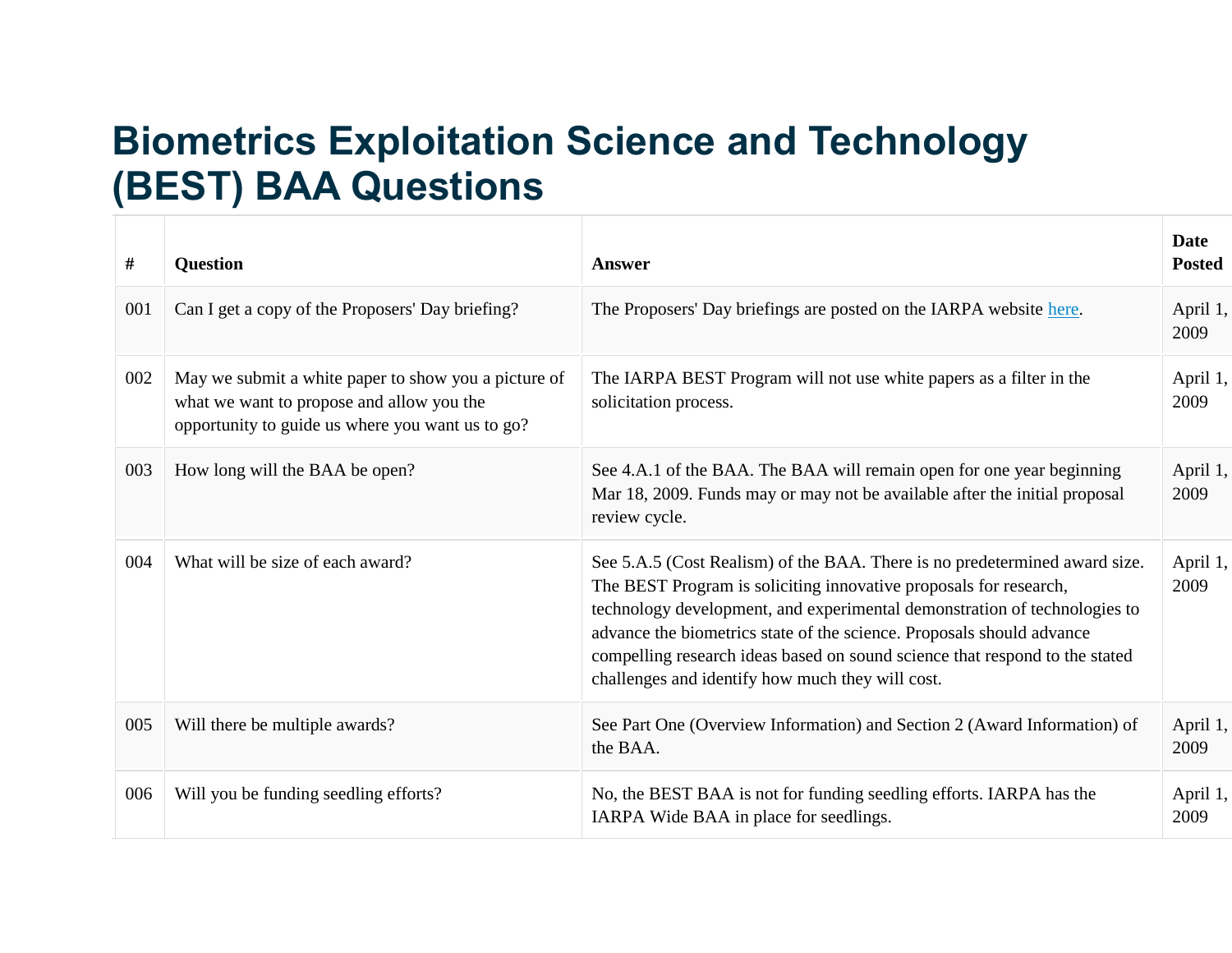| #   | <b>Question</b>                                                                                                                                  | <b>Answer</b>                                                                                                                                                                                                                                             | <b>Date</b><br><b>Posted</b> |
|-----|--------------------------------------------------------------------------------------------------------------------------------------------------|-----------------------------------------------------------------------------------------------------------------------------------------------------------------------------------------------------------------------------------------------------------|------------------------------|
| 007 | What types of contract vehicles are available?                                                                                                   | See Part One (Overview Information) of the BAA. Procurement contract,<br>cooperative agreement, or other transaction agreement (OTA) may be<br>awarded. Additional information is available in the Contracting Agent Pre-<br>solicitation Briefing.       | April 1,<br>2009             |
| 008 | Will the award be for a different vehicle than<br>proposed?                                                                                      | See Section 2 (Award Information). The award vehicle is expected to be<br>consistent with what is proposed. However, the Government reserves the<br>right to negotiate the type of award instrument it determines appropriate<br>under the circumstances. | April 1,<br>2009             |
| 009 | Is there an opportunity for FFRDCs to propose?                                                                                                   | See 3.A. (Eligible Applicants) of the BAA. Federally Funded Research and<br>Development Centers (FFRDCs) are not eligible to submit proposals under<br>this BAA or participate as team members under proposals submitted by<br>eligible entities.         | April 1,<br>2009             |
| 010 | Is there a preference for big or small teams?                                                                                                    | See 3.C (Collaborative Efforts) of the BAA. There is no preference for large<br>or small teams, or teams led by large organizations or small organizations.                                                                                               | April 1,<br>2009             |
| 011 | Can there be two diverse approaches from the same<br>institution?                                                                                | Yes. See 1.A.1 (Program Technical Approach), 4.A.1 (General), and 4.B.2.b<br>(Volume 2, Section 2: Detailed Cost Information).                                                                                                                            | April 1,<br>2009             |
| 012 | We would like to respond to the BAA 09-02, but we<br>are not sure whether our technology fits into one of the<br>two main thrusts under the BAA. | Proposers should carefully review the BAA and determine whether their idea<br>is within the scope of the BAA and addresses the specified research thrusts<br>and tracks. Proposers are not limited to one submission, or one thrust.                      | April 1,<br>2009             |
| 013 | Can a participant partner with different teams, each<br>submitting separate proposals? Can a participant be on                                   | See Section 2 (Award Information) of the BAA. Yes to all. There is no<br>exclusivity requirement, no limit to the number of sound proposals that can                                                                                                      | April 1,<br>2009             |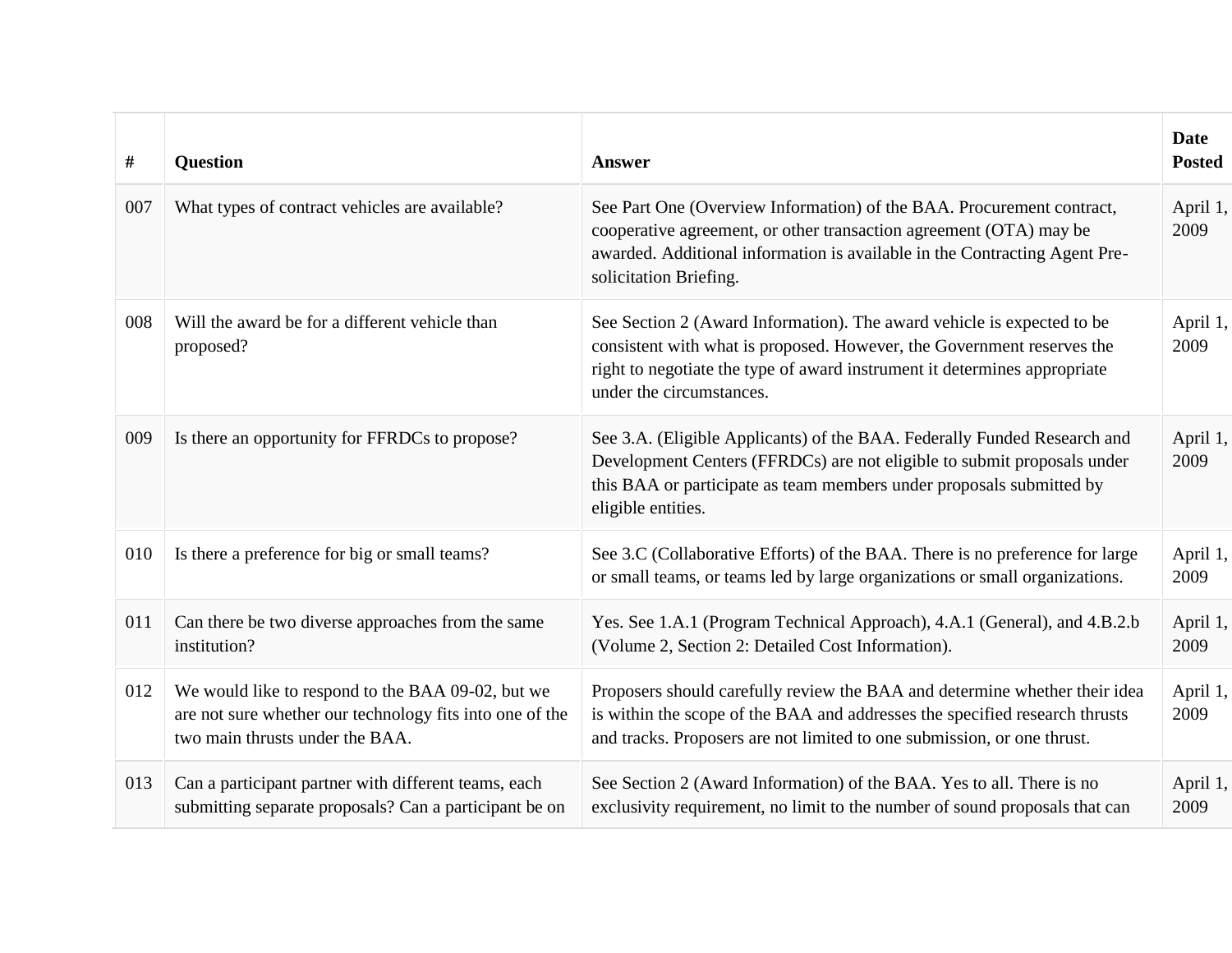| #   | <b>Question</b>                                                                                                                                                                      | <b>Answer</b>                                                                                                                                                                                                                                                                                                                                                                                                                                                                                                                      | <b>Date</b><br><b>Posted</b> |
|-----|--------------------------------------------------------------------------------------------------------------------------------------------------------------------------------------|------------------------------------------------------------------------------------------------------------------------------------------------------------------------------------------------------------------------------------------------------------------------------------------------------------------------------------------------------------------------------------------------------------------------------------------------------------------------------------------------------------------------------------|------------------------------|
|     | a team submitting one or more proposals and also<br>submit an individual proposal? Can a team submit<br>multiple proposals addressing different approaches and<br>different thrusts? | be submitted by a team, no restriction on partnering on a submission and also<br>submitting individually.                                                                                                                                                                                                                                                                                                                                                                                                                          |                              |
| 014 | Should we propose under the IARPA Wide BAA or<br><b>BEST BAA?</b>                                                                                                                    | See Section 1 (Funding Opportunity Description) of the BAA to determine<br>applicability of your idea to the BEST Program. The IARPA Wide BAA is<br>for topics not covered by an open IARPA Program solicitation and is<br>primarily intended for early stage research (commonly referred to as<br>seedlings) that is limited in scope (typically no more than 12 months in<br>duration) that may lead to larger, focused programs in the future. The BEST<br>BAA is soliciting proposals for the first phase of an IARPA Program. | April 1,<br>2009             |
| 015 | Is there cost / schedule management or deliverables set<br>for this contract?                                                                                                        | See 6.B.9 (Reporting) and 4.B.1.b.C (Cost, schedule and milestones for the<br>proposed research) of the BAA. This BAA solicits R&D to advance the<br>biometrics state of the science; it is not an RFP with a defined set of<br>requirements for solution engineering. Proposers must address the milestones,<br>schedule, and deliverables reporting in their proposals.                                                                                                                                                          | April 1,<br>2009             |
| 016 | Who is on the proposal evaluation team? We want to<br>assure the readability of the proposal we submit.                                                                              | Reviewers will be experts in the field.                                                                                                                                                                                                                                                                                                                                                                                                                                                                                            | April 1,<br>2009             |
| 017 | Who has Intellectual Property (IP) rights?                                                                                                                                           | See 6.B.3 (Intellectual Property) of the BAA. If the Government funds the IP<br>development, the Government generally expects that it will have unlimited<br>rights.                                                                                                                                                                                                                                                                                                                                                               | April 1,<br>2009             |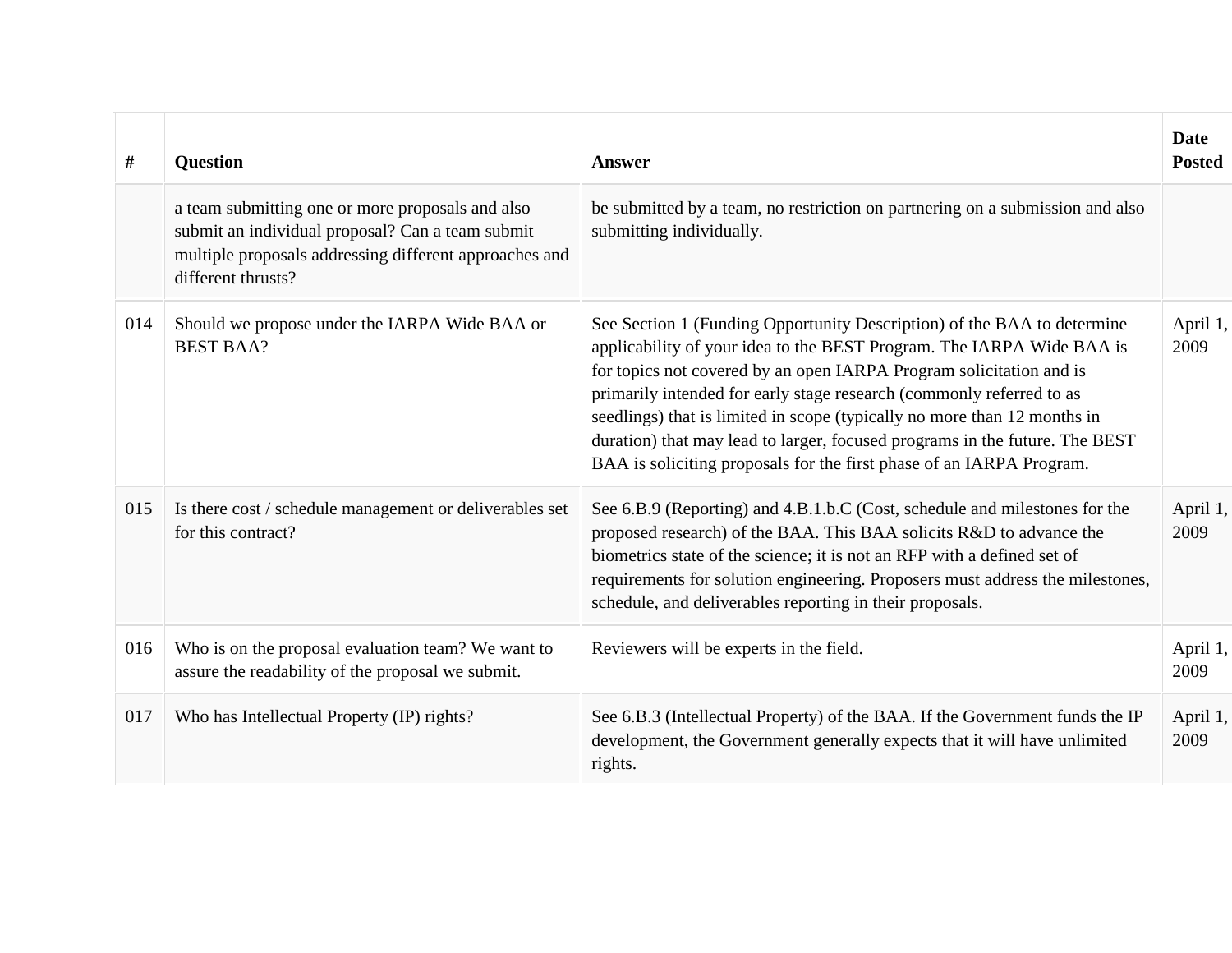| #   | <b>Question</b>                                                                                                                                                                                                                        | <b>Answer</b>                                                                                                                                                                                                                                                                                                                                                                                                                                                                   | <b>Date</b><br><b>Posted</b> |
|-----|----------------------------------------------------------------------------------------------------------------------------------------------------------------------------------------------------------------------------------------|---------------------------------------------------------------------------------------------------------------------------------------------------------------------------------------------------------------------------------------------------------------------------------------------------------------------------------------------------------------------------------------------------------------------------------------------------------------------------------|------------------------------|
| 018 | What if a proposal is only for 6 or 12 months? When<br>would the work start?                                                                                                                                                           | This would not be responsive to the BAA, which is requesting 2-year<br>proposals that meet clearly defined milestones.                                                                                                                                                                                                                                                                                                                                                          | April 1,<br>2009             |
| 019 | If there are several awardees, will they all start at the<br>same time?                                                                                                                                                                | The BEST Program anticipates all awardees will start at roughly the same<br>time, although there can be delays depending on the details of contract<br>negotiations.                                                                                                                                                                                                                                                                                                            | April 1,<br>2009             |
| 020 | May I submit a classified proposal?                                                                                                                                                                                                    | See 6.B.1 (Security) of the BAA. Please be certain of the classification and<br>provide a classification guide.                                                                                                                                                                                                                                                                                                                                                                 | April 1,<br>2009             |
| 021 | Is there a bidder's list?                                                                                                                                                                                                              | IARPA does not maintain a bidders list. A Proposer's Day attendee listing of<br>those who gave permission to publish their names is posted on the Proposer's<br>Day registration website.                                                                                                                                                                                                                                                                                       | April 1,<br>2009             |
| 022 | What areas are of the most interest to the Program?                                                                                                                                                                                    | Section 1 (Funding Opportunity Description) of the BAA outlines the<br>research thrusts and tracks. All stated research areas are of equal interest to<br>the Program.                                                                                                                                                                                                                                                                                                          | April 1,<br>2009             |
| 023 | Will you consider contactless fingerprint?                                                                                                                                                                                             | No. See 1.A (Program Overview) of the BAA.                                                                                                                                                                                                                                                                                                                                                                                                                                      | April 1,<br>2009             |
| 024 | You want to separate sensor development from<br>algorithm development. Can a team propose both a<br>sensor and an algorithm together? Are you interested<br>in a new sensor with a new algorithm, or separate<br>algorithm and sensor? | No. See 1.A.1 (Program Technical Approach) of the BAA. A team should not<br>propose both a new sensor and a new algorithm together. However, a team<br>can submit a separate proposal to each thrust. It is very important that the<br>match algorithm not be biased by an acquisition system. A sensor tends to<br>narrow the exploitation tradespace as algorithm developers work within the<br>limitations and capabilities of a specific sensor. Additionally, this type of | April 1,<br>2009             |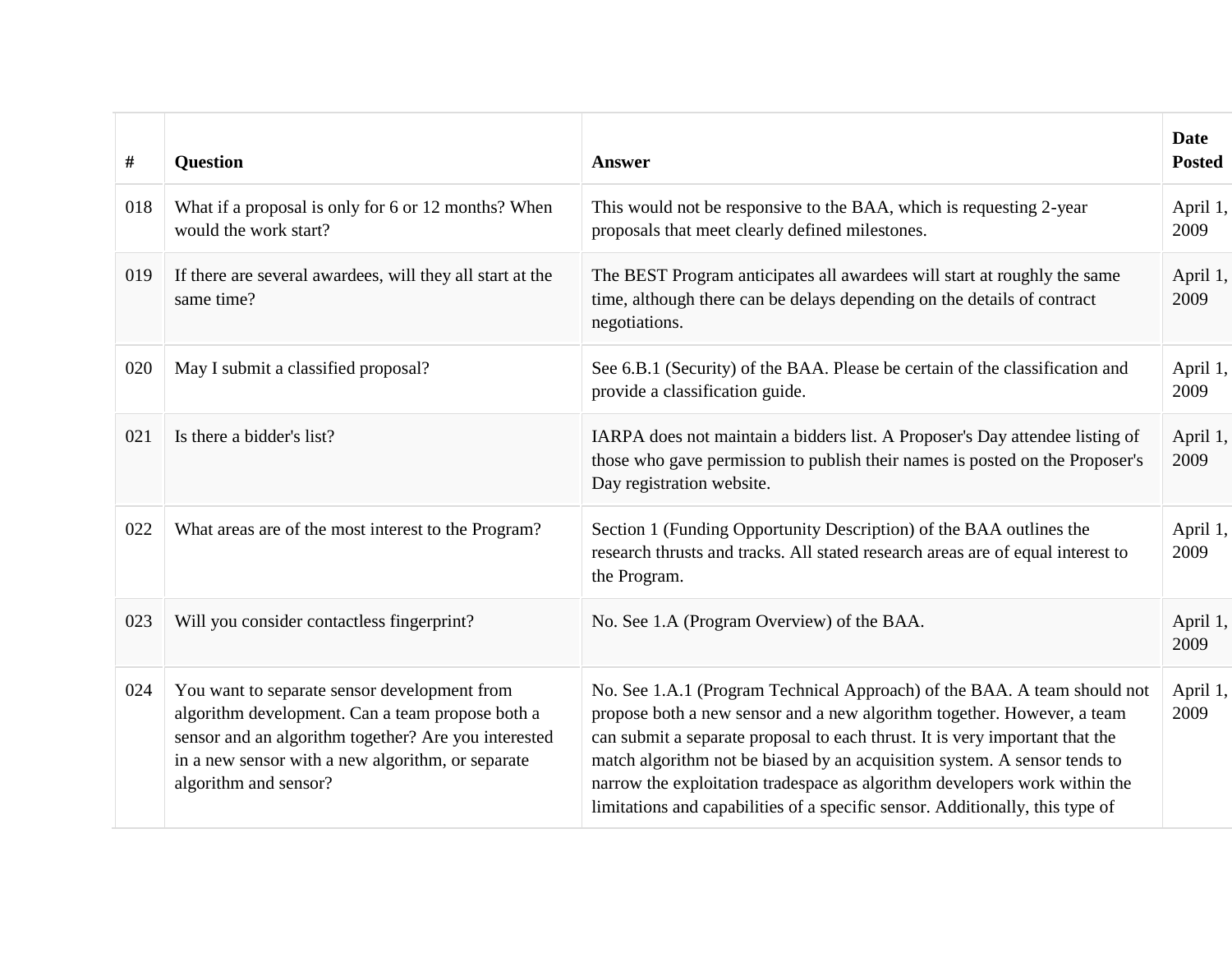| #   | <b>Question</b>                                                                                            | Answer                                                                                                                                                                                                                                                                                                                                                                                                                                                                                                                                                                                                                                                                                                                                                                                                                                                                                                                                 | <b>Date</b><br><b>Posted</b> |
|-----|------------------------------------------------------------------------------------------------------------|----------------------------------------------------------------------------------------------------------------------------------------------------------------------------------------------------------------------------------------------------------------------------------------------------------------------------------------------------------------------------------------------------------------------------------------------------------------------------------------------------------------------------------------------------------------------------------------------------------------------------------------------------------------------------------------------------------------------------------------------------------------------------------------------------------------------------------------------------------------------------------------------------------------------------------------|------------------------------|
|     |                                                                                                            | development often does not allow for the decoupling of the hardware and<br>software.                                                                                                                                                                                                                                                                                                                                                                                                                                                                                                                                                                                                                                                                                                                                                                                                                                                   |                              |
| 025 | Is there interest in additional wavelengths or frequency<br>bands?                                         | See 1.A.2.b (Research Track 2: Ocular Recognition) of the BAA. There must<br>be exploitation techniques available.                                                                                                                                                                                                                                                                                                                                                                                                                                                                                                                                                                                                                                                                                                                                                                                                                     | April 1,<br>2009             |
| 026 | Are you interested in a coordinated multi-sensor<br>approach that adapts to the subject?                   | Yes, See 1.A.3 (Research Thrust II: Robust Acquisition) of the BAA.                                                                                                                                                                                                                                                                                                                                                                                                                                                                                                                                                                                                                                                                                                                                                                                                                                                                    | April 1,<br>2009             |
| 027 | Are you open to a system that can acquire from<br>multiple subjects more quickly or just a single subject? | Yes. See 1.A (Program Overview) and 1.A.1 (Program Technical Approach)<br>of the BAA. The scope of work solicited by this BAA is bounded to the study<br>and development of techniques / methods to address the challenges pertaining<br>to the science of biometric recognition—the level of confidence associated<br>with a match/non-match of biometric signatures. The overarching goals for<br>the IARPA BEST Program are: 1) to significantly advance the Intelligence<br>Community's (IC) ability to achieve high-confidence match performance,<br>even when the features are derived from non-ideal data; and 2) to<br>significantly relax the constraints currently required to acquire high fidelity<br>biometric signatures. While the focus is individual recognition, all proposers<br>who have compelling ideas based on sound science to meet the Program's<br>goals and objectives are encouraged to submit proposals. | April 1,<br>2009             |
| 028 | Are you open to multiple cameras (stereo approach) to<br>collect 3D data for the corpora?                  | Yes. See 1.A.4 (Research Corpora) of the BAA.                                                                                                                                                                                                                                                                                                                                                                                                                                                                                                                                                                                                                                                                                                                                                                                                                                                                                          | April 1,<br>2009             |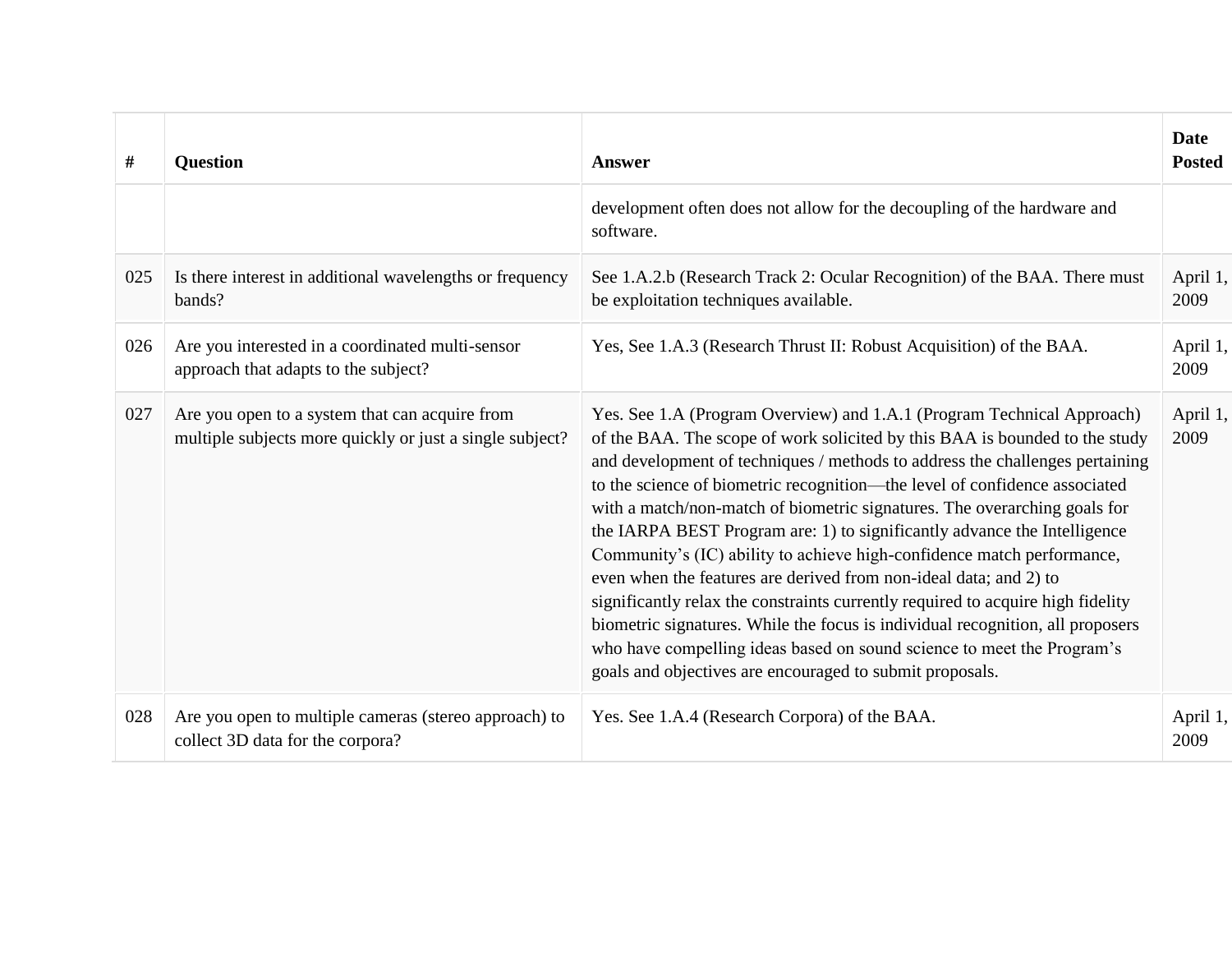| #   | <b>Question</b>                                                                                                                                                                                                                        | <b>Answer</b>                                                                                                                                                                                 | <b>Date</b><br><b>Posted</b> |
|-----|----------------------------------------------------------------------------------------------------------------------------------------------------------------------------------------------------------------------------------------|-----------------------------------------------------------------------------------------------------------------------------------------------------------------------------------------------|------------------------------|
| 029 | Are you open to a robust acquisition system compliant<br>with standards if the traditional sensor has an<br>innovative output (innovative tracking, super<br>resolution, etc.)?                                                        | Yes. See 1.A.3 (Research Thrust II: Robust Acquisition) of the BAA.<br>Mitigation of motion artifacts for the Robust Acquisition thrust is a key<br>requirement.                              | April 1,<br>2009             |
| 030 | Are you ruling out spectral-based components as<br>features for speaker recognition?                                                                                                                                                   | See 1.A.2.c, (Research Track 3 – Speaker Recognition). Spectral-based<br>approaches should not be used exclusively. These features must be fused at<br>some level with higher-order features. | April 1,<br>2009             |
| 031 | Do you prefer individual ID classification or group<br>classification ID for speaker recognition? For example<br>what global features might change someone's voice<br>when they have a cold rather than how does this<br>person sound. | The scope of the BAA is individual recognition.                                                                                                                                               | April 1,<br>2009             |
| 032 | Are you open to competing the corpora development<br>centers?                                                                                                                                                                          | No, this BAA does not solicit proposals for the exclusive purpose of corpora<br>development.                                                                                                  | April 1,<br>2009             |
| 033 | Are you open to data collection for video?                                                                                                                                                                                             | See section 1.A.4 (Research Corpora) of the BAA.                                                                                                                                              | April 1,<br>2009             |
| 034 | Are you open to new biometric modalities?                                                                                                                                                                                              | No. See Section 1 (Funding Opportunity Description) and 1.A (Program<br>Overview) of the BAA for the Program's research thrusts and tracks.                                                   | April 1,<br>2009             |
| 035 | Is keyboard keystroke analysis in scope of your BAA<br>and your interests?                                                                                                                                                             | No. See 1.A (Program Overview) of the BAA.                                                                                                                                                    | April 1,<br>2009             |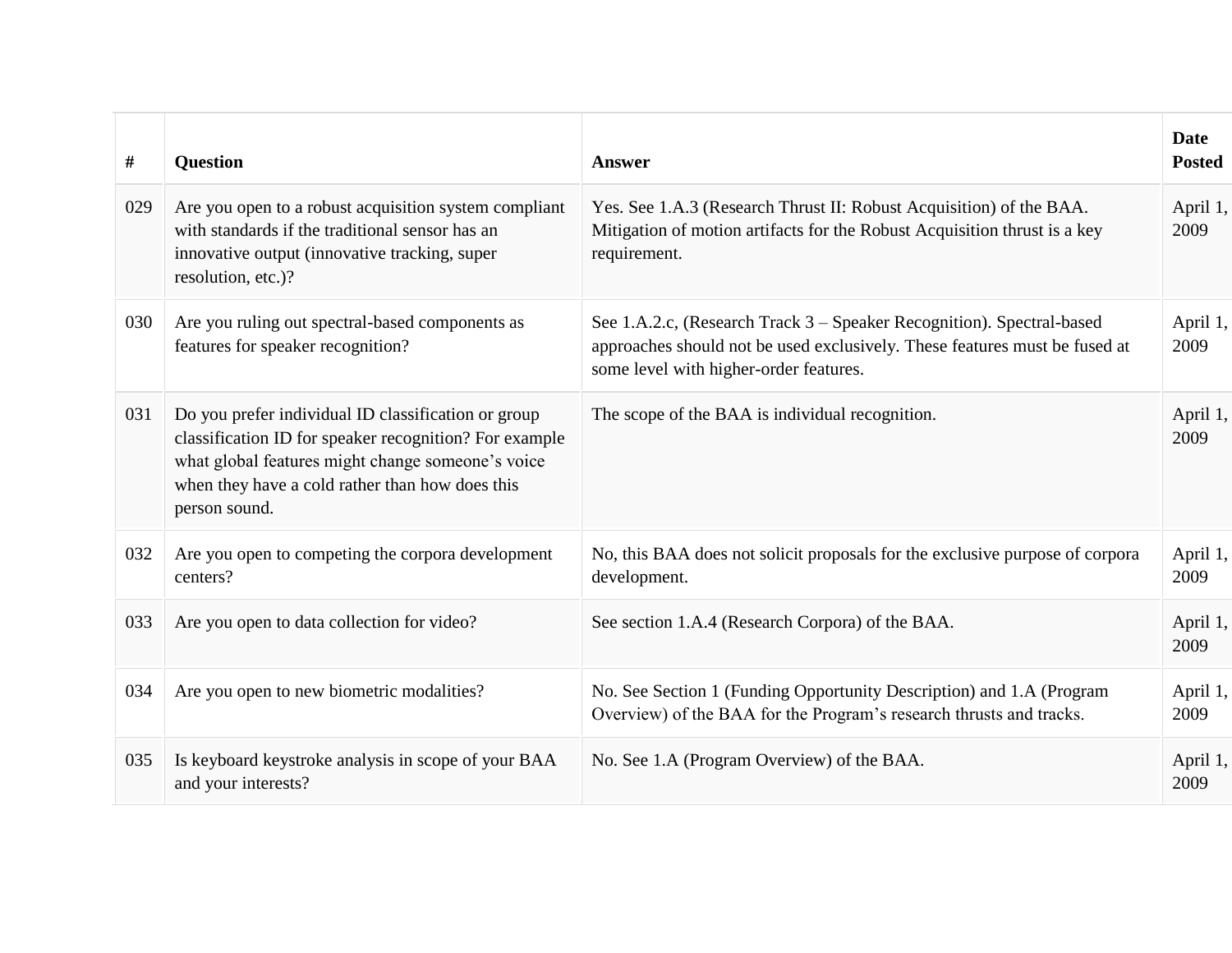| #   | Question                                                                                                                                                                                                                                                                                                                                                                                                                | <b>Answer</b>                                                                                                                                                                                                                                                                                                                                                                       | <b>Date</b><br><b>Posted</b> |
|-----|-------------------------------------------------------------------------------------------------------------------------------------------------------------------------------------------------------------------------------------------------------------------------------------------------------------------------------------------------------------------------------------------------------------------------|-------------------------------------------------------------------------------------------------------------------------------------------------------------------------------------------------------------------------------------------------------------------------------------------------------------------------------------------------------------------------------------|------------------------------|
| 036 | Does the scope of the Ocular Recognition research<br>track described in section 1.A.2.b of IARPA-BAA-09-<br>02 include investigation of the use of multiple ocular<br>images from video sequences or other multi-image<br>datasets to achieve reliable ocular recognition in<br>conditions where existing iris recognition techniques<br>fail due to low image resolution, occlusion, or other<br>image quality issues? | Yes.                                                                                                                                                                                                                                                                                                                                                                                | April 1,<br>2009             |
| 037 | Is it required that all investigations of the limits of<br>ocular recognition performance and methods to extend<br>these limits involve the use of periocular features or<br>may some such investigations focus on the innovative<br>use of iris image data?                                                                                                                                                            | See 1.A.2.b (Research Track 2: Ocular Recognition) of the BAA. Proposed<br>investigations into the challenges outlined in the BAA of either ocular (iris<br>with periocular) features or iris features alone are within scope of this BAA.                                                                                                                                          | April 1,<br>2009             |
| 038 | We have a proposal to study what is required to make<br>an iris ID at 50m to 100m on a non cooperative subject<br>and design and demonstrate a system to meet these<br>requirements. Is this the type of proposal that is<br>desired under this solicitation?                                                                                                                                                           | See 1.A.3 (Research Thrust II: Robust Acquisition) of the BAA for the<br>description of the Robust Acquisition thrust and challenges, and the<br>Proposers' Day Technical Program Overview presentation. All proposers who<br>have compelling ideas based on sound science to meet the Program,s goals<br>and objectives, within the BAA scope, are encouraged to submit proposals. | April 1,<br>2009             |
| 039 | Is the IARPA-BAA-09-02 program expected to fund<br>only software-related activities for the processing of<br>biometric information, a software-hardware<br>development mix, or possibly only hardware-<br>development activities?                                                                                                                                                                                       | See 1.A.2 (Research Thrust I: Exploitation and Analysis) and 1.A.3<br>(Research Thrust II: Robust Acquisition) of the BAA for the description of<br>the research thrusts and challenges. All proposers who have compelling ideas<br>based on sound science to meet the Program's goals and objectives, within<br>the BAA scope, are encouraged to submit proposals.                 | April 1,<br>2009             |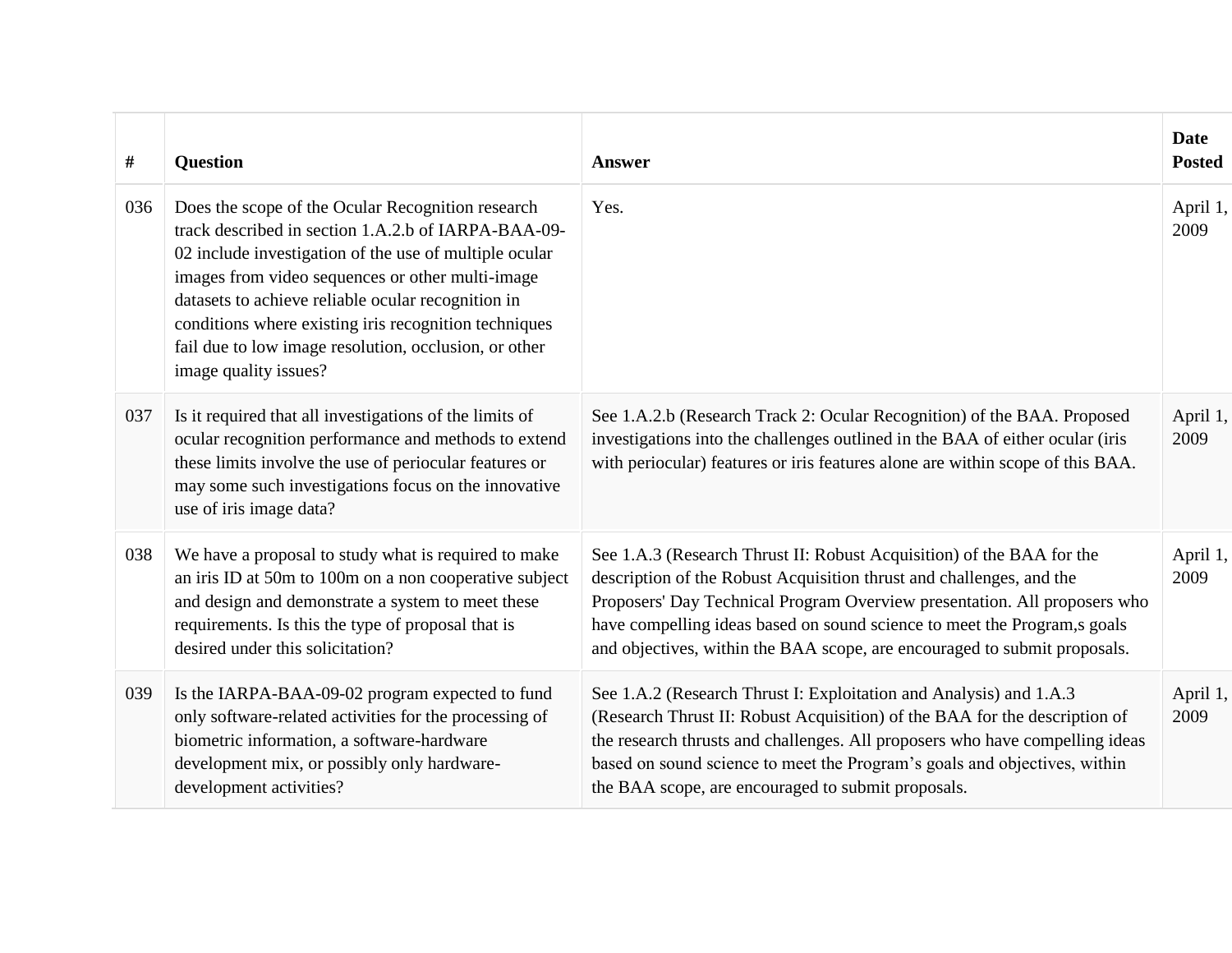| $\#$ | <b>Question</b>                                                                                                                                                                                                                                                                                                                                                | Answer                                                                                                                                                                                                                                                                                                                                                                                     | <b>Date</b><br><b>Posted</b> |
|------|----------------------------------------------------------------------------------------------------------------------------------------------------------------------------------------------------------------------------------------------------------------------------------------------------------------------------------------------------------------|--------------------------------------------------------------------------------------------------------------------------------------------------------------------------------------------------------------------------------------------------------------------------------------------------------------------------------------------------------------------------------------------|------------------------------|
| 040  | What is the expected level of government and total<br>funding per year for the IARPA-BAA-09-02 program?<br>In other words, should the level of effort proposed be<br>commensurate with a funding level of \$0.5MM/yr,<br>\$1.0MM/yr, \$5.0MM/yr etc.?                                                                                                          | See #004, above, also 4.B.2.b (Volume 2, Section 2: Detailed Cost<br>Information), and 5.A.5 (Cost Realism) of the BAA for cost proposal<br>information.                                                                                                                                                                                                                                   | April 1,<br>2009             |
| 041  | The research thrust section on robust acquisition,<br>under the CFOA subtopic, states that the system must<br>perform well enough to resolve 2 line pairs per mm. Is<br>there an associated signal to noise ratio (SNR) that<br>also must be achieved in order for existing algorithms<br>to function under ideal conditions? What is that ideal<br>SNR value? | The robust acquisition thrust is algorithm independent. See the Program<br>Overview presentation posted at:<br>http://www.iarpa.gov/solicitations_best.html for additional information.<br>Proposals should specify the factors and parameters in their scientific<br>research approach to address the technical challenge.                                                                | April 8,<br>2009             |
| 042  | Can the lead organization submitting a proposal<br>address one or more of the three research tracks with<br>the Exploitation & Analysis Research Thrust I; i.e.,<br>one proposal does not need to address all three<br>research tracks but can address a minimum of one<br>research track?                                                                     | Yes. See 1.A.2 (Research Thrust I: Exploitation and Analysis) and 4.B.2.b<br>(Volume 2, Section 2: Detailed Cost Information) of the BAA.                                                                                                                                                                                                                                                  | April 8,<br>2009             |
| 043  | The BAA clearly states there are two thrusts 1)<br>Exploitation and Analysis and 2) Robust Acquisition.<br>It is also clearly stated that separate proposals should<br>be submitted for those desiring to conduct research in<br>both. Under thrust 1, there are three tracks face<br>recognition, ocular recognition, and speaker                             | Yes. See Section 2 (Award Information), 4.B.1.c. F (Cost, schedule,<br>milestones), and 4.B.2.b. Volume 2, Section 2 (Detailed Cost Information).<br>Where the effort consists of multiple portions which could reasonably be<br>partitioned for purposes of funding, these should be identified as options with<br>separate cost estimates for each. Proposers should consider submitting | April 8,<br>2009             |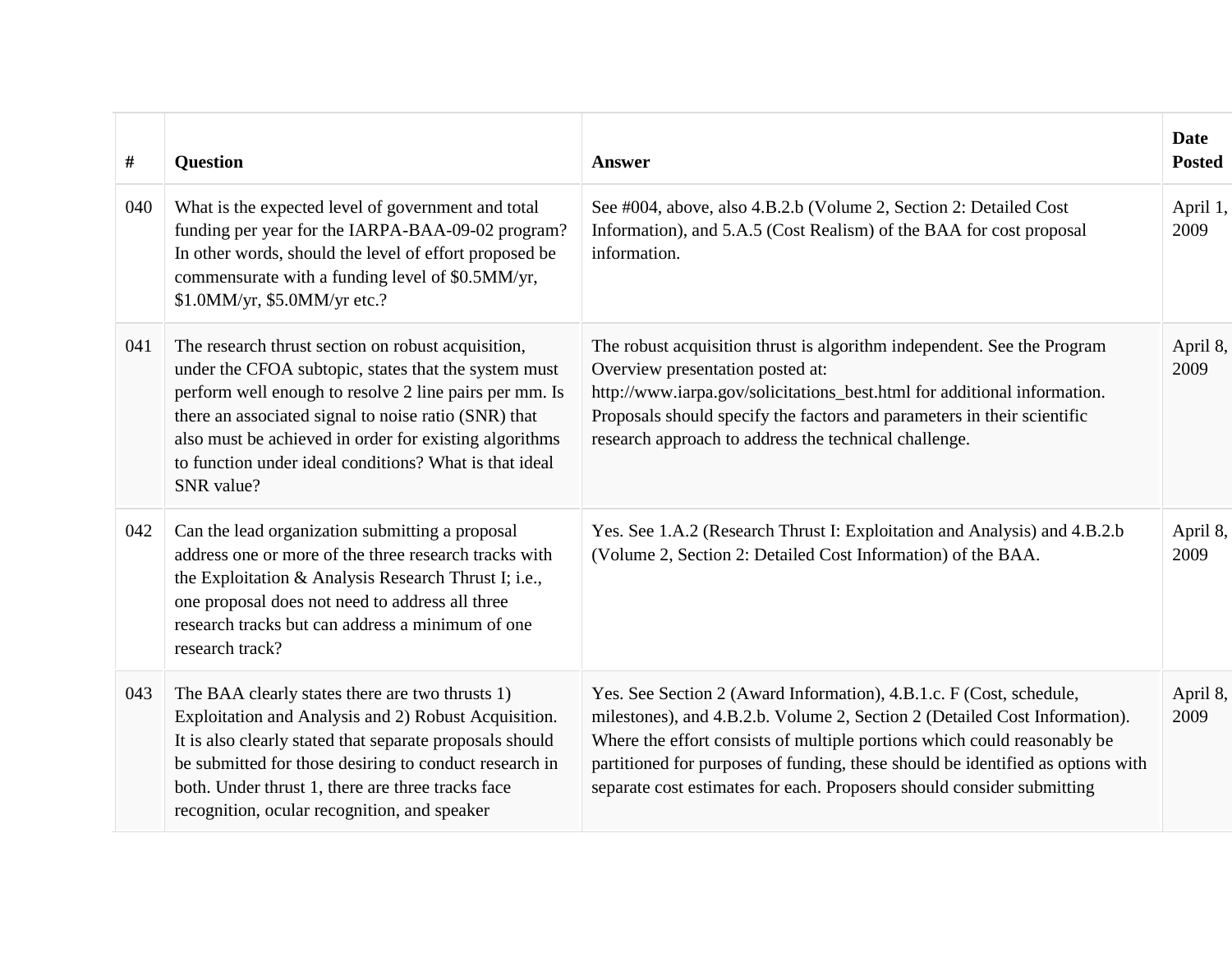| #   | <b>Question</b>                                                                                                                                                                                                                                                                                                          | <b>Answer</b>                                                                                                                                                                                                                                                                                                                                                                                                                                                                                                                                                                                                                                                                                                          | <b>Date</b><br><b>Posted</b> |
|-----|--------------------------------------------------------------------------------------------------------------------------------------------------------------------------------------------------------------------------------------------------------------------------------------------------------------------------|------------------------------------------------------------------------------------------------------------------------------------------------------------------------------------------------------------------------------------------------------------------------------------------------------------------------------------------------------------------------------------------------------------------------------------------------------------------------------------------------------------------------------------------------------------------------------------------------------------------------------------------------------------------------------------------------------------------------|------------------------------|
|     | recognition. Is it acceptable to submit a proposal to<br>conduct research for face recognition and a separate<br>proposal for speaker recognition or should these be<br>combined into a single proposal?                                                                                                                 | multiple independent efforts if the proposed effort is inherently divisible and<br>nothing is gained from the aggregation.                                                                                                                                                                                                                                                                                                                                                                                                                                                                                                                                                                                             |                              |
| 044 | Can you please provide more information on how the<br>funding and contracting mechanism works for this<br>BAA? I found a link that says "procurement contract,<br>cooperative agreement, or other transaction" are<br>possible. I'm particularly interested in getting more<br>details about "other transaction" models. | See Part One (Overview Information) and Section 2 (Award Information) of<br>the BAA. Proposals identified for negotiation may result in a procurement<br>contract, cooperative agreement, or other transaction agreement (OTA). It is<br>the responsibility of the proposer to research, identify, and propose the<br>contract mechanism that best suits the approach proposed to address the<br>challenges and meet the BEST objectives.                                                                                                                                                                                                                                                                              | April 8,<br>2009             |
| 045 | US companies only as the prime?                                                                                                                                                                                                                                                                                          | Yes. See Amendment 01, 3.A (Eligible Applicants) of the BAA. Only US<br>organizations (e.g. universities, companies) may prime.                                                                                                                                                                                                                                                                                                                                                                                                                                                                                                                                                                                        | April 8,<br>2009             |
| 046 | Can a US company have foreign subcontractors?                                                                                                                                                                                                                                                                            | Yes. See 3.A. (Eligible Applicants) and 4.B.1.b.F (Project contributors).<br>Foreign participants and/or individuals may work on the effort to the extent<br>participants comply with all applicable Non-Disclosure Agreements, Security<br>Regulations, Export Control Laws, and other governing statutes applicable<br>under the circumstances. Proposers are expected to ensure that the efforts of<br>foreign participants do not either directly or indirectly compromise the laws<br>of the United States, nor its security interests. As such, proposers should<br>carefully consider the roles and responsibilities of foreign participants as they<br>pursue teaming arrangements to satisfy BEST objectives. | April 8,<br>2009             |
| 047 | Are foreign universities (or companies) eligible to<br>propose against this BAA?                                                                                                                                                                                                                                         | See Amendment 01, 3.A (Eligible Applicants) of the BAA.                                                                                                                                                                                                                                                                                                                                                                                                                                                                                                                                                                                                                                                                | April 8,<br>2009             |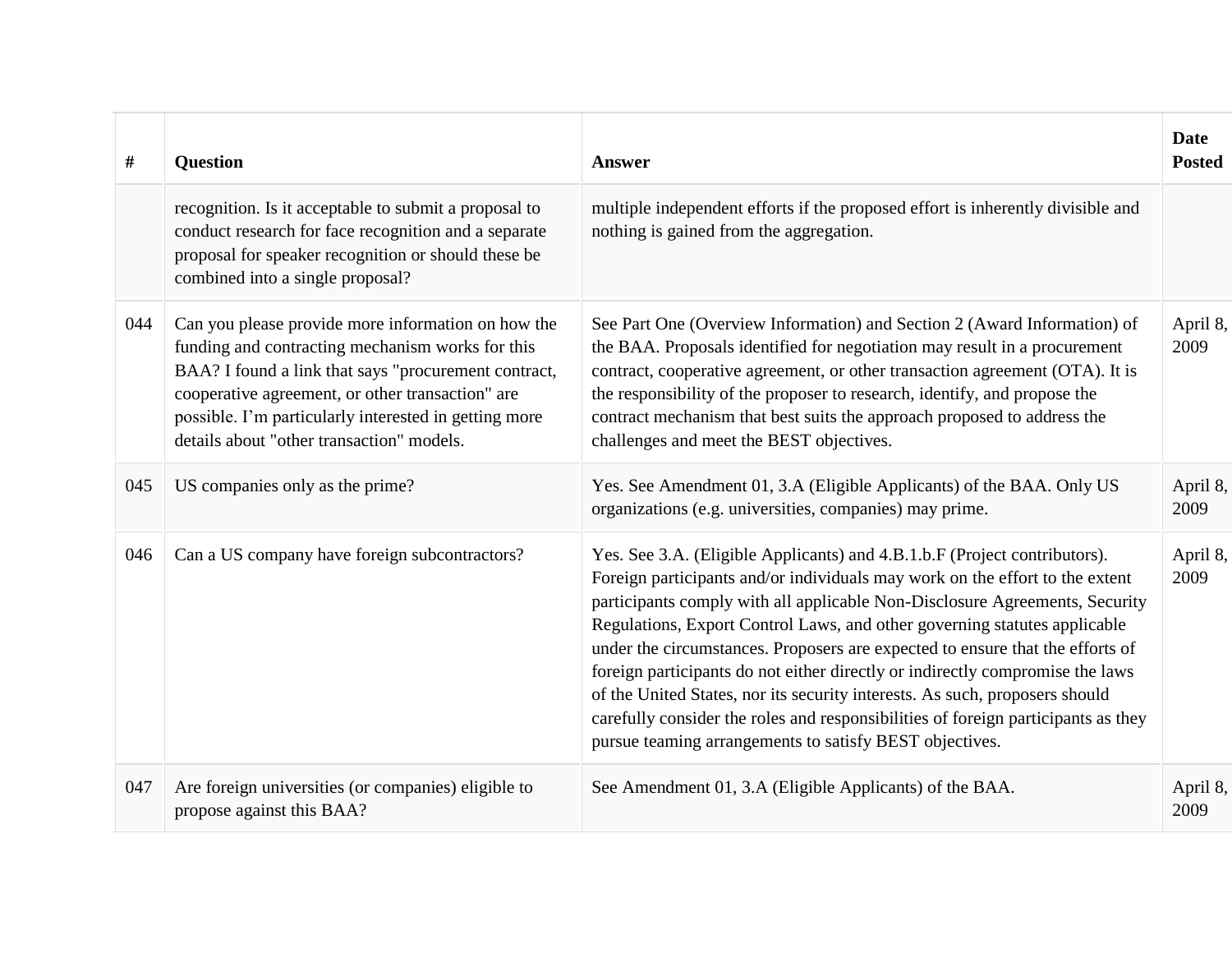| #   | <b>Question</b>                                                                                                                                                                       | <b>Answer</b>                                                                                                                                                                                                   | <b>Date</b><br><b>Posted</b> |
|-----|---------------------------------------------------------------------------------------------------------------------------------------------------------------------------------------|-----------------------------------------------------------------------------------------------------------------------------------------------------------------------------------------------------------------|------------------------------|
| 048 | What telephone number should we use for the FEDEX<br>delivery form?                                                                                                                   | Please use (301) 226-9100.                                                                                                                                                                                      | April 8,<br>2009             |
| 049 | We would like to meet to present our ideas, discuss<br>our approach, obtain guidance, see if this is what you<br>are interested in, etc.                                              | For information contact: dni-iarpa-info@iarpa.gov                                                                                                                                                               | April 8,<br>2009             |
| 050 | May we propose a modality that's not only facial or<br>ocular recognition? Could we propose under the facial<br>and ocular thrusts, combined? With a single proposal?                 | See 1.A (Program Overview) of the BAA. Proposers should carefully review<br>the BAA and determine whether their idea is within the scope of the BAA<br>and addresses the specified research thrusts and tracks. | April 8,<br>2009             |
| 051 | Will the BAA program be interested in innovative<br>signature/sign behavioral biometric verification<br>technology, whose basis is described in the ANSI<br>standard INCITS 395-2005? | No. See 1.A (Program Overview) and 1.A.1 (Program Technical Approach)<br>of the BAA. E-authentication and transaction format applications are not in<br>scope.                                                  | April<br>14,<br>2009         |
| 052 | Will the BAA program be interested in innovative<br>methodology related to multi-modal biometric<br>techniques?                                                                       | See #012, #034, other answers above, and the BAA for the research scope.                                                                                                                                        | April<br>14,<br>2009         |
| 053 | Is there a target or an upper limit for the cost of the<br>prototype to be delivered in phase I? How about<br>Phases II and III?                                                      | See #004, above, Section 1 (Funding Opportunity Description), and 1.A<br>(Program Overview) of the BAA.                                                                                                         | April<br>14,<br>2009         |
| 054 | We have designated researchers from a non-U.S.<br>University as one of our sub-contractors. Do we need                                                                                | No. Please also see response to #046, above.                                                                                                                                                                    | April<br>14,<br>2009         |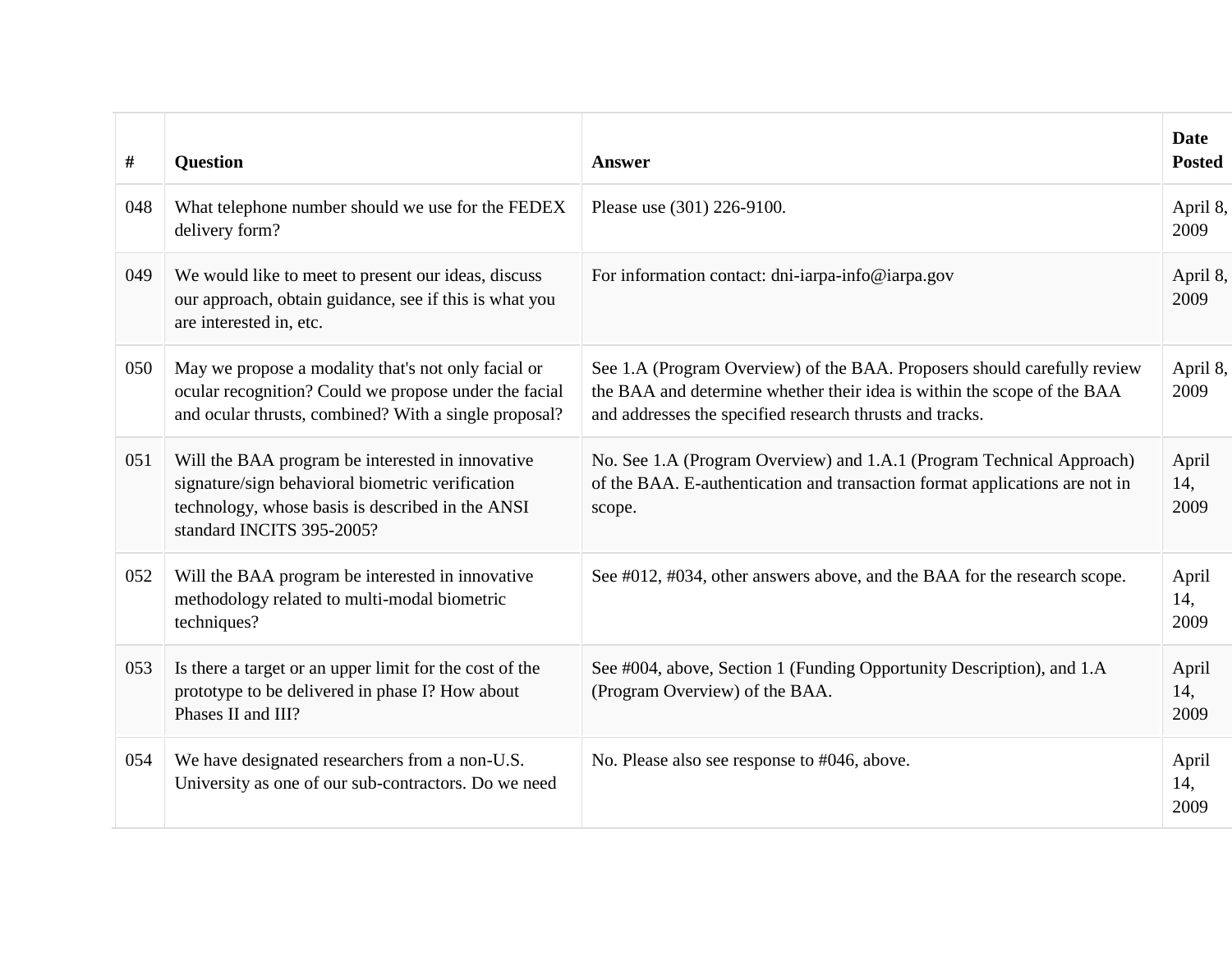| #   | <b>Question</b>                                                                                                                                                                                                                                                                  | <b>Answer</b>                                                                                                                                                                                                                                                                                                                                                                                                                                                                                  | <b>Date</b><br><b>Posted</b> |
|-----|----------------------------------------------------------------------------------------------------------------------------------------------------------------------------------------------------------------------------------------------------------------------------------|------------------------------------------------------------------------------------------------------------------------------------------------------------------------------------------------------------------------------------------------------------------------------------------------------------------------------------------------------------------------------------------------------------------------------------------------------------------------------------------------|------------------------------|
|     | an Academic Institution Acknowledgement Letter<br>from them?                                                                                                                                                                                                                     |                                                                                                                                                                                                                                                                                                                                                                                                                                                                                                |                              |
| 055 | The BAA references man portable and transportable<br>acquisition systems as an objective for Research<br>Thrust II. Does IARPA consider man portable systems<br>to include handheld devices and, if so, what is the<br>objective for capture distance?                           | See 1.A.3 (Research Thrust II: Robust Acquisition) of the BAA. Handheld<br>devices are included as man portable. The performance objective of acquiring<br>a high fidelity signature from distances in excess of 3x greater than currently<br>available today while permitting non-radial motion at a rate of up to<br>approximately 1.5 meters/second (a brisk walk). Proposal submissions should<br>specify the minimum and maximum achievable ranges for their proposed<br>approach.        | April<br>24,<br>2009         |
| 056 | Do the IP tables (6.B.3.a.2 and 3) count as part of the<br>Technical Approach page count?                                                                                                                                                                                        | Yes, the tables do count as part of the 30 page count.                                                                                                                                                                                                                                                                                                                                                                                                                                         | April<br>24,<br>2009         |
| 057 | Do you have a preferred proposal format style for the<br>BEST?                                                                                                                                                                                                                   | Please see Section 4 (APPLICATION AND SUBMISSION<br>INFORMATION) of the BAA.                                                                                                                                                                                                                                                                                                                                                                                                                   | April<br>24,<br>2009         |
| 058 | Please clarify what is meant by the BAA not involving<br>the association of a person's identity with a biometric<br>attribute since face recognition and other biometric<br>recognition techniques are about how to associate a<br>person's identity with a biometric attribute? | Please see See 1.A (Program Overview) of the BAA. The scope of work<br>solicited by this BAA is bounded to the study and development of<br>techniques/methods to address the challenges pertaining to the science of<br>biometric recognition-the level of confidence associated with a match/non-<br>match score of biometric signatures. For the purposes of this solicitation,<br>personally identifiable information will not be associated with the biometric<br>signatures being scored. | April<br>24,<br>2009         |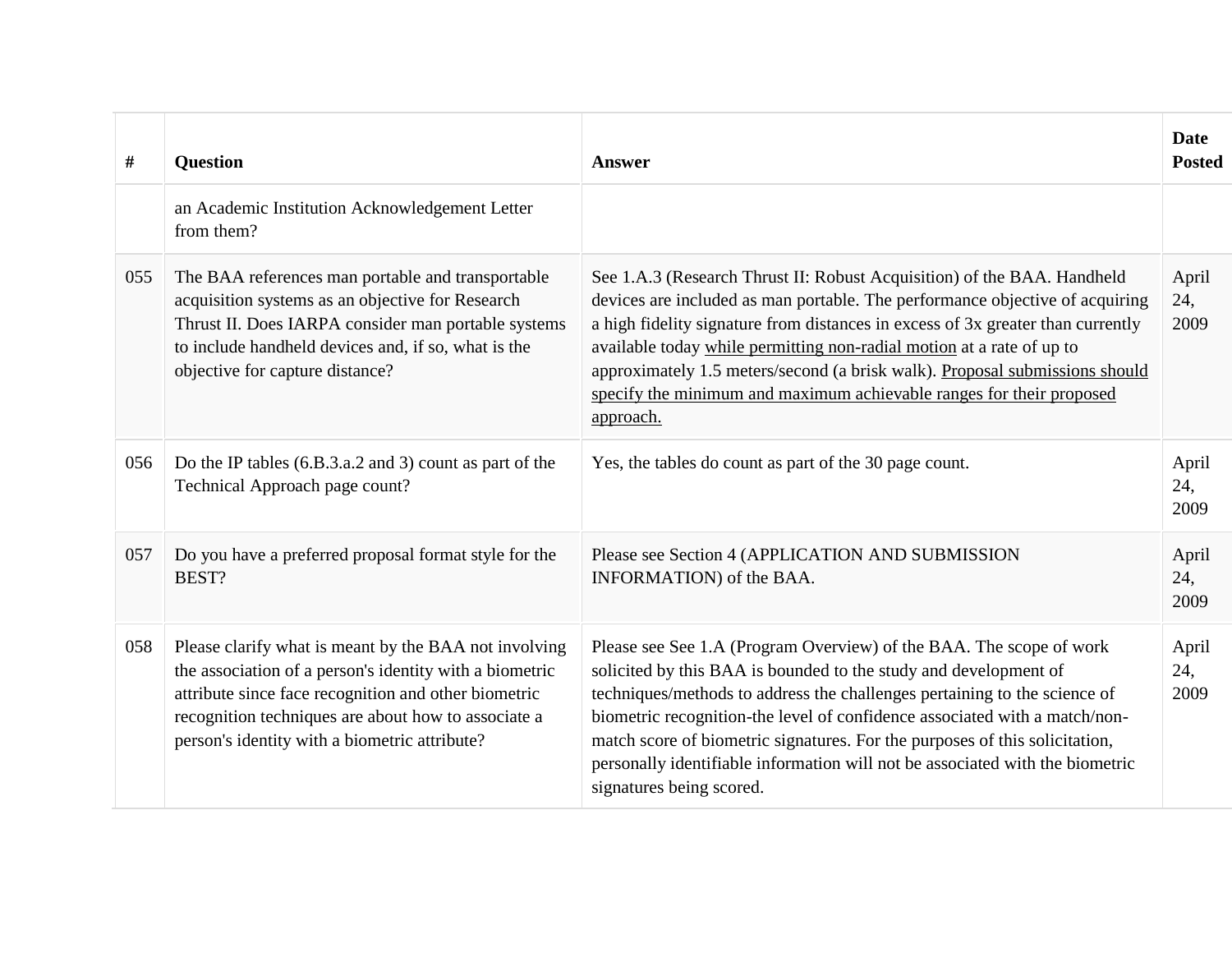| #   | <b>Question</b>                                                                                                                                                                                                                                                                                                                                                                                                          | <b>Answer</b>                                                                                                                                                                                                                                                                                                                                                                                      | <b>Date</b><br><b>Posted</b> |
|-----|--------------------------------------------------------------------------------------------------------------------------------------------------------------------------------------------------------------------------------------------------------------------------------------------------------------------------------------------------------------------------------------------------------------------------|----------------------------------------------------------------------------------------------------------------------------------------------------------------------------------------------------------------------------------------------------------------------------------------------------------------------------------------------------------------------------------------------------|------------------------------|
| 059 | We understand FFRDCs may not participate as<br>members on BEST Proposal Teams. However, we<br>would like to access technology developed at an<br>FFRDC. Does IARPA have a method/process in place<br>to do so, e.g., MIPRing money directly to an FFRDC<br>in support of a given proposal, or acquiring or<br>providing the technology as GFE?                                                                           | The IARPA BEST Program Manager is currently evaluating capabilities of<br>various FFRDCs that may provide significant value to the BEST<br>Program and that are not otherwise available from the private sector. If such a<br>capability is identified, the PM will make arrangements with that FFRDC to<br>ensure that the capability is available to all program participants.                   | April<br>24,<br>2009         |
| 060 | We request either a face to face or a telecon meeting to<br>discuss our proposed response to the above-referenced<br>BAA. Can you please confirm if a meeting (either<br>telecon or in person) would be acceptable to IARPA?                                                                                                                                                                                             | The IARPA BEST PM will not meet with organizations to discuss proposed<br>responses to this open solicitation.                                                                                                                                                                                                                                                                                     | April<br>24,<br>2009         |
| 061 | In the proposal it states that "The Robust Acquisition"<br>research thrust emphasizes concurrent face/iris<br>acquisition and 3D face acquisition." Section 1.A.3.a<br>addresses "Combined Face and Ocular Acquisition<br>(CFOA)". There is a bullet point for "3D Face shape<br>acquisition" but is it a requirement to also obtain<br>ocular data from the same sensor or is a 3D face only<br>acquisition acceptable? | In Section 1.A.3.a, you are free to "propose a technical approach for one or<br>more of the following research areas: active illumination, advanced optics,<br>advanced sensors, outdoor signature acquisition, and 3D shape data."<br>Proposing only for the "3D face only acquisition" is acceptable. Keep in mind<br>the research objectives for point spacing, spatial resolution, and motion. | April<br>24,<br>2009         |
| 062 | Are the "Cover Letters" for each Volume, shown in<br>Appendices 2 and 3, supposed to be used as the actual<br>Cover page for the proposal? May the main proposal<br>disclosure statement be the first page of the proposal?                                                                                                                                                                                              | Yes. Appendix 2 and 3 are cover sheets for Volumes 1 and 2 respectively.<br>The first page over both volumes may be an offeror's proposal disclosure<br>statement.                                                                                                                                                                                                                                 | April<br>24,<br>2009         |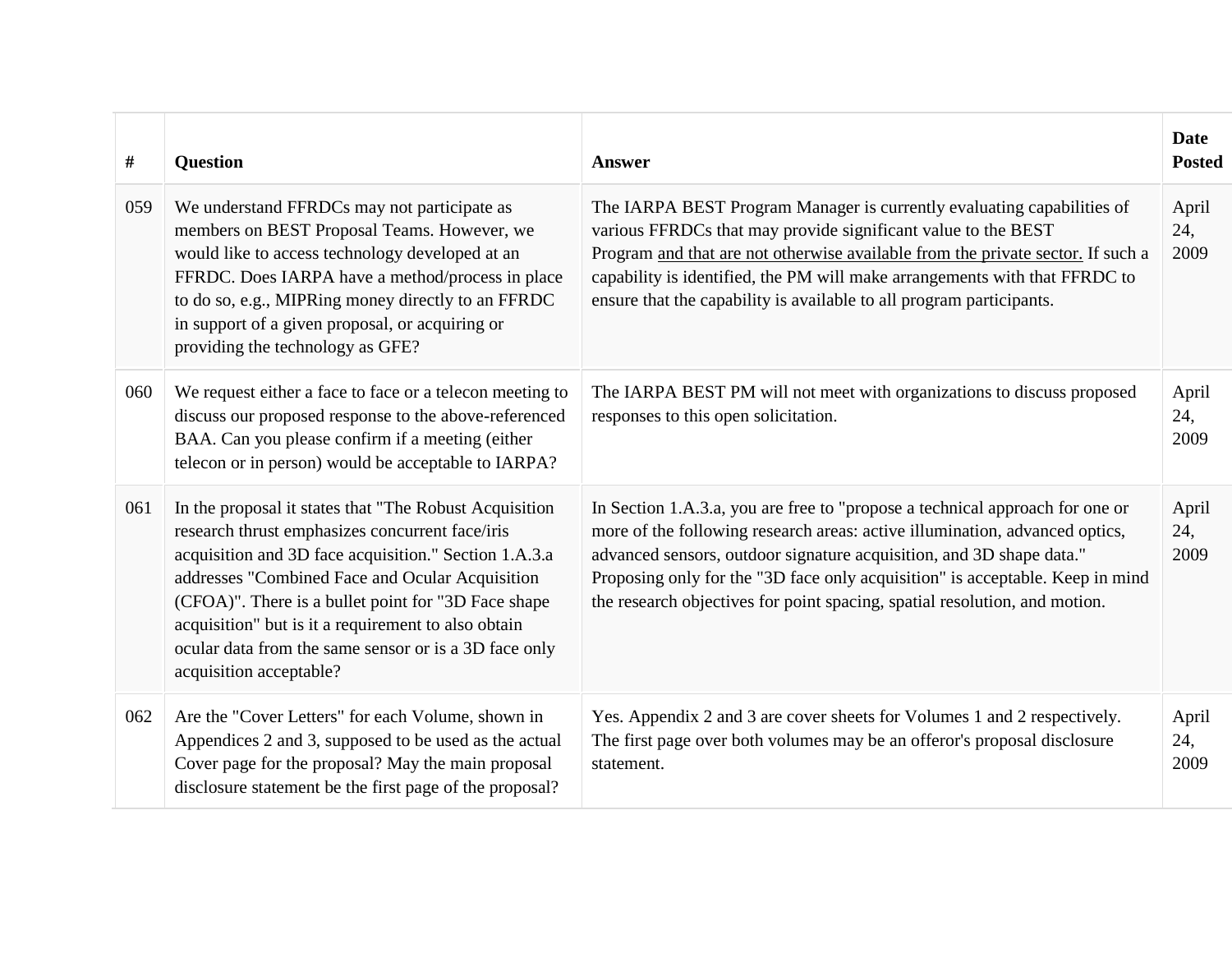| #   | <b>Question</b>                                                                                                                                                                                                                                                                                   | <b>Answer</b>                                                                                                                                                                                                                                                                                 | <b>Date</b><br><b>Posted</b> |
|-----|---------------------------------------------------------------------------------------------------------------------------------------------------------------------------------------------------------------------------------------------------------------------------------------------------|-----------------------------------------------------------------------------------------------------------------------------------------------------------------------------------------------------------------------------------------------------------------------------------------------|------------------------------|
| 063 | In section 4.B, the BAA uses both Roman Numbering<br>with Arabic numbering for the sections and<br>paragraphs. In section 4.B.1, the BAA uses Arabic<br>numbering for the paragraph designators.<br>Do we use Letter designators (A., B., etc.) or numbers<br>$(0.1, 0.2)$ for the subparagraphs? | The Offeror should follow the stated format in sections 4.B.1 and 4.B.2. For<br>proposal material subordinate to that defined in sections 4.B.1 and 4.B.2, you<br>may number your paragraphs as you desire.                                                                                   | April<br>24,<br>2009         |
| 064 | If information required in Volume 1, Section 2:<br>Summary of Proposal is required again in Section 3:<br>Detailed Proposal Information, can we refer the reader<br>from Section 3 back to the same information stated in<br>Section 2?                                                           | Offerors are encouraged to place the appropriate content per the stated<br>proposal format in sections 4.B.1 and 4.B.2.                                                                                                                                                                       | April<br>28,<br>2009         |
| 065 | Is IARPA seeking proposals for biometrics that fall<br>outside the 3 main thrust areas in BAA-09-02? Do you<br>have more than one BAA?                                                                                                                                                            | Not at this time. IARPA has multiple BAAs that are currently open. You will<br>find these solicitations posted at: www.iarpa.gov.                                                                                                                                                             | April<br>28,<br>2009         |
| 066 | Will submissions that do not fall within the thrust<br>areas be rejected immediately?                                                                                                                                                                                                             | Each submission will be evaluated per the stated criteria in section 5.A.<br>Offerors should also consider the stated research objectives for each research<br>thrust and research track. Proposal submissions that don't fall within one of<br>the thrusts will be considered nonresponsive. | April<br>28,<br>2009         |
| 067 | Cost sharing is encouraged where there is a potential<br>commercial application related to the proposed<br>research effort (3.A.2). Is the government willing to                                                                                                                                  | Yes. The Government may consider/negotiate approaches where the proposer<br>asserts Intellectual Property (IP) rights at some level. Proposers should<br>review BAA section 6.B.3 entitled "Intellectual Property" to gain insight on                                                         | April<br>28,<br>2009         |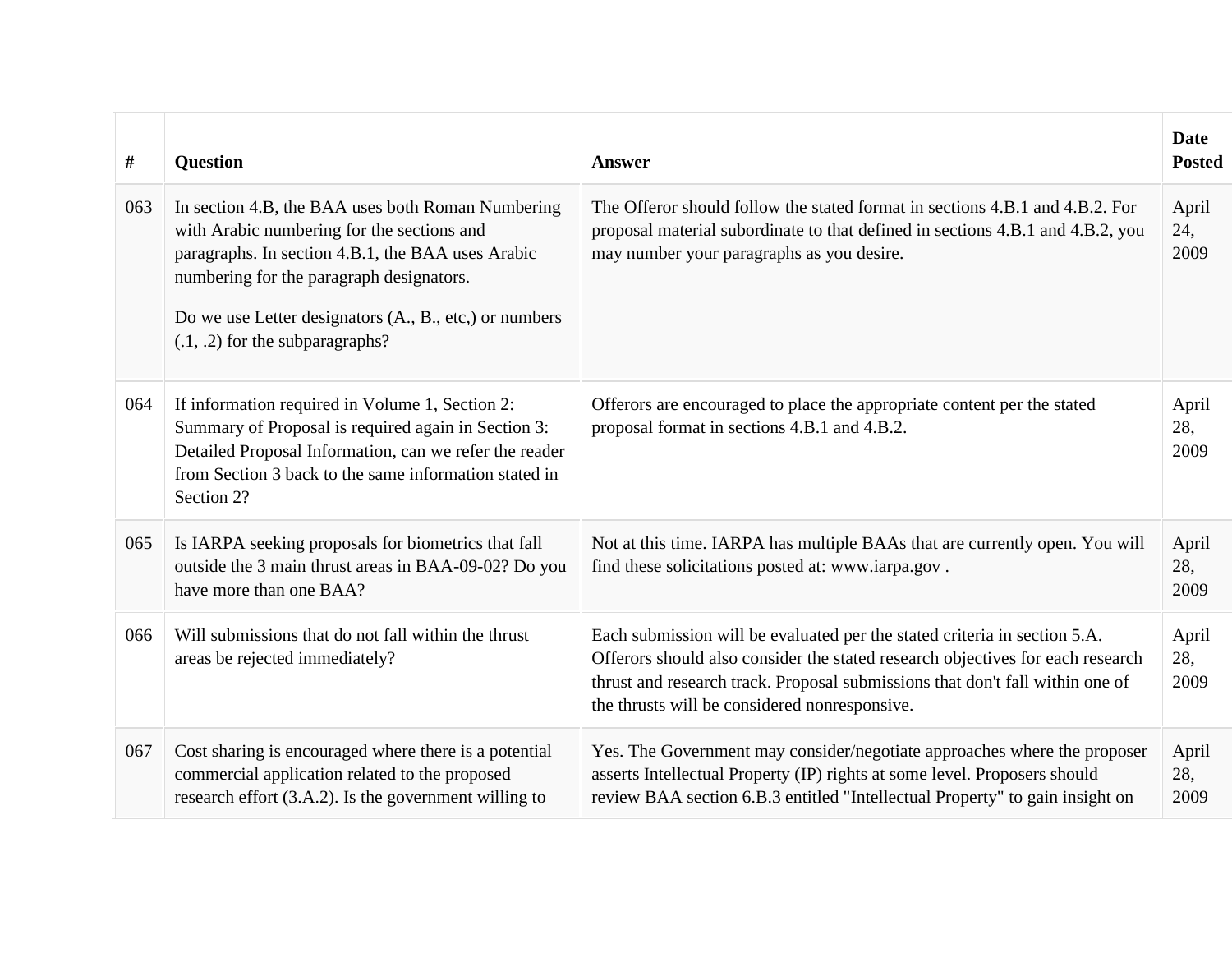| #   | <b>Question</b>                                                                                                                                                                                                                                                                                                                           | <b>Answer</b>                                                                                                                                                                                                                                                                                                 | Date<br><b>Posted</b> |
|-----|-------------------------------------------------------------------------------------------------------------------------------------------------------------------------------------------------------------------------------------------------------------------------------------------------------------------------------------------|---------------------------------------------------------------------------------------------------------------------------------------------------------------------------------------------------------------------------------------------------------------------------------------------------------------|-----------------------|
|     | allow offerers to retain some or all IP rights in order to<br>make commercialization feasible? Would such rights<br>be limited only to development funded by the offerer?                                                                                                                                                                 | how this may apply to approaches implemented through a Cost Sharing<br>model as described under BAA Section 3.B. Proposers are reminded that<br>Cost Sharing and Intellectual Property issues will be assessed during the<br>evaluation process as reflected in BAA Sections 5.A.5 and 5.A.2<br>respectively. |                       |
| 068 | Must an offerer identify in their proposal previously<br>developed technology to be used in the proposed<br>effort?                                                                                                                                                                                                                       | Yes. Please reference all of section 6.B.3. Section 6.B.3.c states "All Offerors"<br>shall provide a good faith representation that they either own or possess<br>appropriate licensing rights to all other intellectual property that will be<br>utilized under their proposal for the IARPA BEST Program."  | April<br>28,<br>2009  |
| 069 | Sections 4.B.1, and 4.B.1.d state that a SF328 is<br>required for this BAA. However, we are planning to<br>submit an UNCLASSIFIED proposal and are not<br>seeking any Government clearance in regard to its<br>performance if an award is received. Would you please<br>explain why the SF328 is required for an unclassified<br>program? | Although highly recommended, proposers are not required to submit a SF328<br>at the time of proposal submission. Given Export Control implications, a<br>SF328 must be submitted prior to the commencement of negotiations with<br>those proposers selected for award.                                        | April<br>28,<br>2009  |
| 070 | Contractor's Reference Number. What would that be<br>and how can I get one? Is it needed for this<br>solicitation?                                                                                                                                                                                                                        | The Contractor's Reference Number is not required. Those proposers<br>choosing to issue their own reference/tracking number with the proposal shall<br>identify the number as indicated within BAA Section 4.B.1.                                                                                             | April<br>28,<br>2009  |
| 071 | Has there been any thought to, or possibility of,<br>including vascular recognition (such as finger vein or<br>palm vein recognition) in this solicitation, or would                                                                                                                                                                      | See $\#034$ and $\#065$ above.                                                                                                                                                                                                                                                                                | April<br>30,<br>2009  |